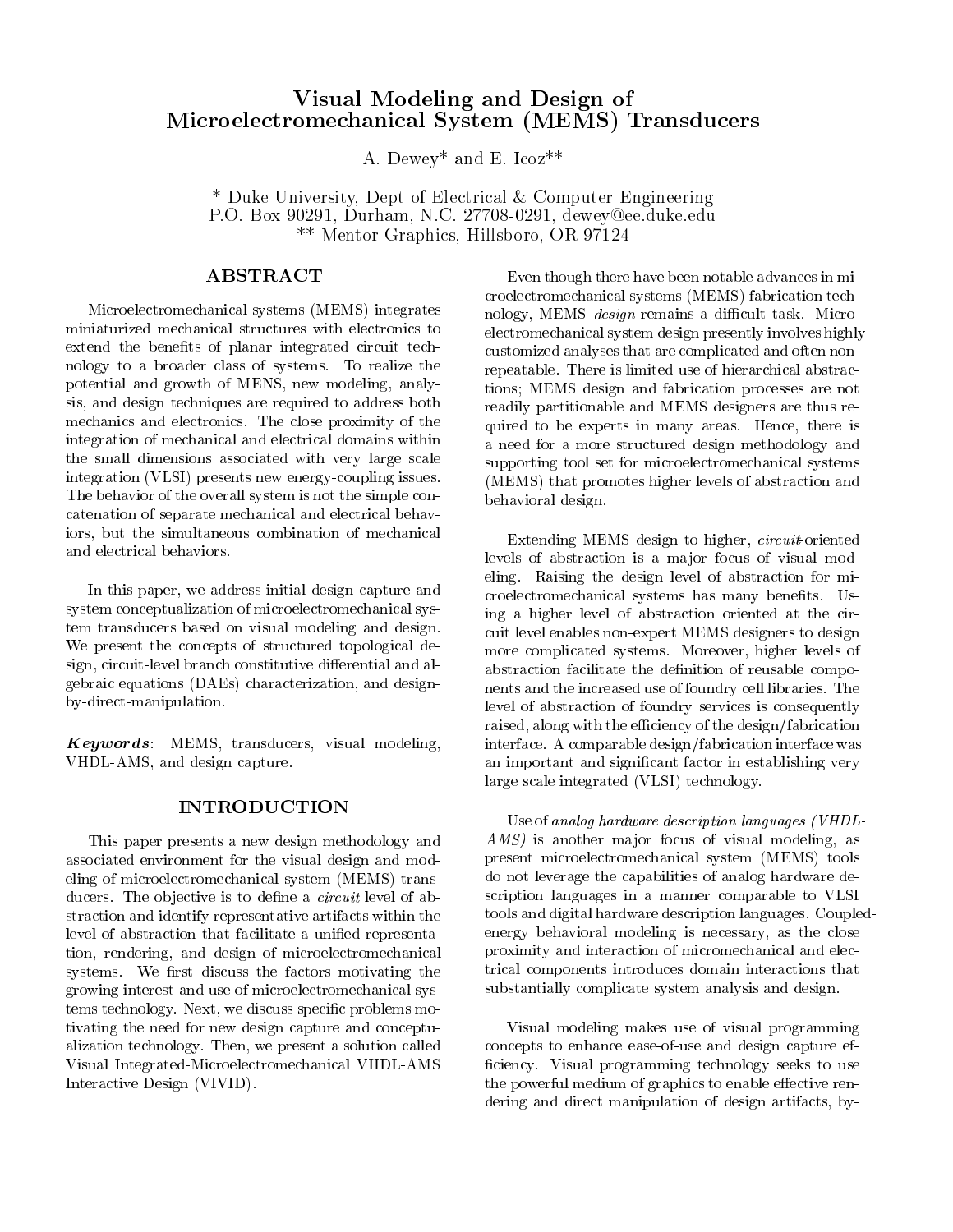passing the bottleneck of typing text. Since hardware description languages and software programming languages are instances of computer languages, is it useful to draw analogies between techniques for facilitating rapid programming and techniques for facilitating rapid modeling; both are attempting to solve similar problems.

The following sections discuss in more detail the principal technical aspects of visual modeling:

- Structured topographical designs, and the structure of the structure of the structure of the structure of the s
- Visualization and direct manipulation,
- Coupled-energy characterization, and
- VHDL-AMS component modeling.

The paper concludes with summary results and discussion of future work.

# STRUCTURED TOPOGRAPHICAL **DESIGN**

For MEMS visual modeling, the design space must be suitably restricted because visual programming technology presently does not satisfactorily support generalpurpose software development [2]. Visual programming has been most successfully applied to domain-specific software development applications where key concepts, characterizations, and renderings can be predefined. In other words, though visual modeling of arbitrary microelectromechanical systems is a desirable goal, it is presently not a feasible goal. Thus, there is a need to restrict the design space by exploiting fabrication cell libraries supporting known topologies.

A semi-custom or structured approach is emphasized in which the design space is explored by systematically examining, sizing, and analyzing a collection of topologies. The structured topological design and modeling approach is key to enabling definition of suitable renderings and manipulations of transduction properties and characterizations.

A structured microelectromechanical system transducer topological design philosophy is similar to the way advanced analog circuits are generally designed, exploiting similarities between microelectromechanical system (MEMS) and analog microelectronics design; both are continuous time systems. For example, Figure 1 illustrates a hierarchical structure for analog microelectronic systems [5]. Design is the process of exploring various known topologies (designs) for each of the sub-circuits and then composing the sub-circuits into the desired overall circuit design.



Figure 1: Hierarchical Structure of Analog Microelectronic Systems

VIVID uses the Microelectronics Center of North Carolina (MCNC) Consolidated Micromechanical Element Library (CaMEL) as a sample foundry cell library. Using known topologies, microelectromechanical transducers can be designed by visually exploring candidate topologies, analyzing possible sizings, and determining the particular topology/sizing that best satisfies design specifications.

# VISUALIZATION AND DIRECT **MANIPULATION**

Visualization and direct manipulation combine to form the basic user interface and interaction paradigm behind visual modeling. Visualization exploits the increasing capabilities and decreasing costs of computerbased graphics to generate renderings of domain-specic abstractions as the primary medium of user/tool interaction. Direct manipulation refers to the concept that the renderings are directly manipulated, in a controlled manner, by the designer as a way to convey design intent, minimizing text entry. Allowed manipulations are presented using visual clues to assist a MEMS designer in designing a transducer.

More specically, visual microelectromechanical transducer modeling emphasizes design details relevant to the *circuit* level of abstraction. A MEMS transducer is conceptualized as a time varying electrical device, having properties a function of one or more environmental operands. The designer is concerned with nominal (target) values of the electrical device, such as capacitance or resistance, and how the electromechanical coupling causes changes in the nominal values. Renderings and characterizations of transducers are designed to be both intuitive and consistent with an associated circuit simulation capability [3]. For example, the rendering of a linear combdrive resonator is shown in Figure 2; details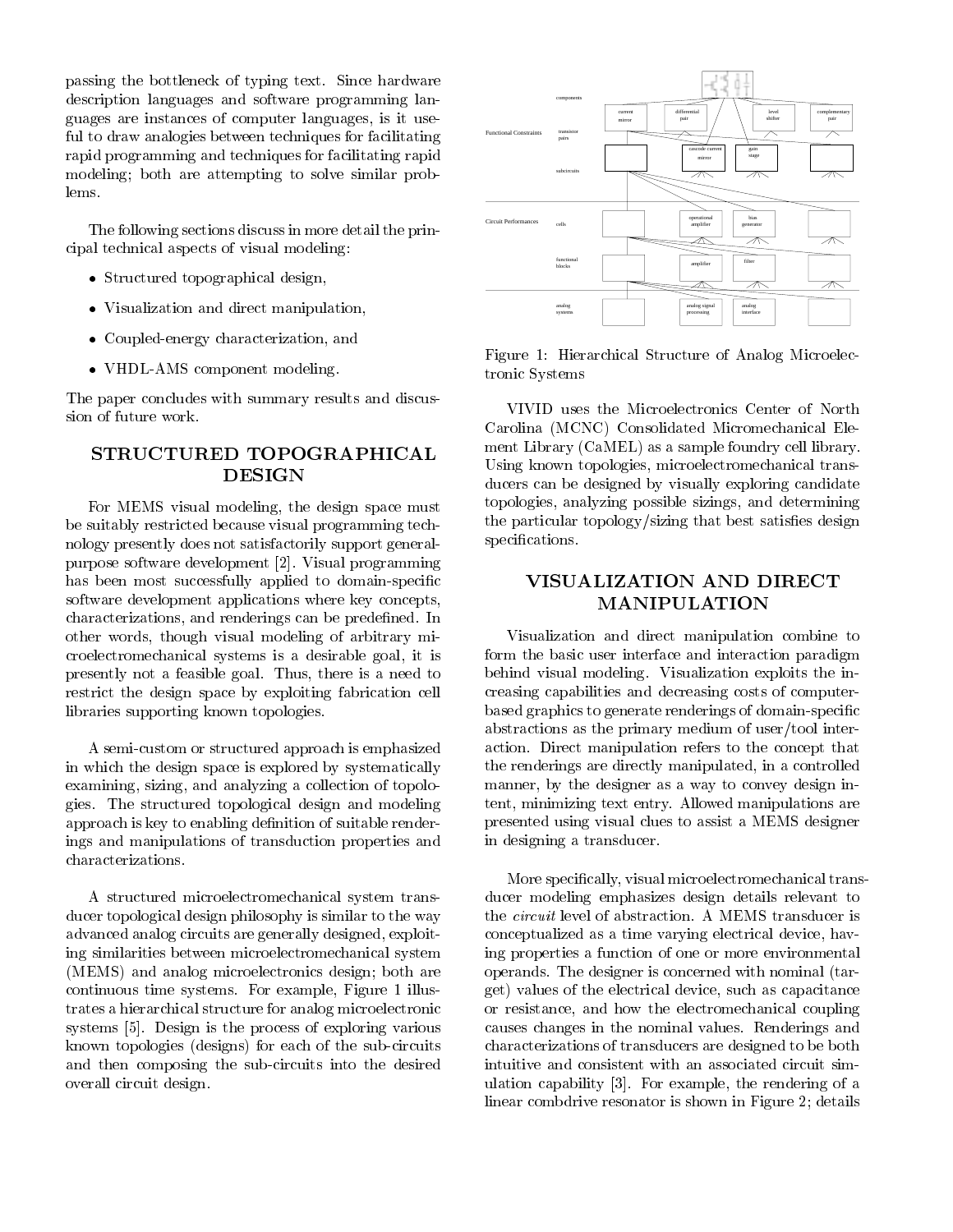of fabrication layers are not rendered. Direct manipulation cues of the capacitive transducer are provided by the small rectangles. Transducer topologies and as-



Figure 2: Linear Combdrive Resonator Rendering

sociated characterizations are presented in a way that makes sense to the circuit designer. Design is focused on circuit-level transduction properties, not underlying physical implementations.

# COUPLED-ENERGY

Visual modeling unifies the mathematical characterization and analysis of electrical and mechanical systems by exploiting the fact that the dynamical behavior of both physical systems can be represented by a system of simultaneous differential and algebraic equations (DAEs). Differential and algebraic equations form a powerful and general mathematical framework for describing many aspects of nature, with electrical circuits and motion of suspended mechanical structures being just two examples [1].

Microelectromechanical differential and algebraic equations are generated within a systematic framework recognizing linear independence and energy conservation. The global structure of the equations is based on circuit network topology. Equations governing the behavior of the network branches - devices - are defined by *branch* constitutive relations. Branch constitutive equations de fine the relationships between the *across* and *through* quantities, which for the electrical energy domain are respectively applied potential gradient (voltage) and the resulting time derivative of state (current).

Thus, from a formal mathematical perspective, visual modeling focuses on the task of helping the designer

define branch constitutive relationships for the particular microelectromechanical transducer. As an example, consider a piezoresistive microelectromechanical transducer. Piezoresistive transducers translate an environmental measurand involving force to a change in electrical resistance. The branch constitutive relationships for a basic piezoresistive microelectromechanical transducer are summarized below [6], [7]. Equations 1, 2, 3, and 4 collectively describe the relation between an applied force and the resulting change in resistance and, thus, define the branch constitutive relations for an isotropic piezoresistive transducer.

$$
\frac{dR}{R} = K \epsilon \approx \frac{\Delta R}{R} \tag{1}
$$

$$
K = \frac{\frac{dR}{R}}{\frac{dL}{L}} = \frac{\frac{d\rho}{\rho}}{\frac{dL}{L}} + 1 + 2\mu
$$
\n<sup>(2)</sup>

$$
\sigma = E\epsilon \tag{3}
$$

 $\overline{1}$ 

$$
\sigma = \frac{F}{A} \tag{4}
$$

| $R$ resistance         | $\rho$ - resistivity     |
|------------------------|--------------------------|
| $L$ - length           | $\mu$ - Poisson's ratio  |
| $K$ - gauge factor     | $\epsilon$ - strain      |
| $\sigma$ - stress      | $E$ - Young's modulus    |
| $F$ - transverse force | A - cross-sectional area |

#### VHDL-AMS Component Modeling

To document the resulting microelectromechanical system transducer design, a component model is generated in the analog hardware description language VHDL-AMS.<sup>1</sup> This component model drives subsequent design activities, such as circuit-level simulation.

VHDL-AMS denotes the portion of the hardware description language VHDL that addresses describing continuous time systems having behavior governed by a set of simultaneous equations. The equations are differential and algebraic equations (DAEs) and the unknowns are continuous, analytic functions of time. The solution of the set of simultaneous equations over a period of time is obtained by repeatedly invoking an "analog" solver" and the results yield the continuous waveforms of the unknowns. The suffix "AMS" is an acronym for "analog and mixed signal". Simultaneous differential and algebraic equations (DAEs) provide a general mathematical framework capable of describing many types of analog systems, electrical being just one example. This generality is the motivation, in part, for the terminology " $mixed-signal"$ .

<sup>1</sup>VHDL-AMS is a standard sponsored by the Institute for Electrical and Electronic Engineers (IEEE), denoted by 1076.1.